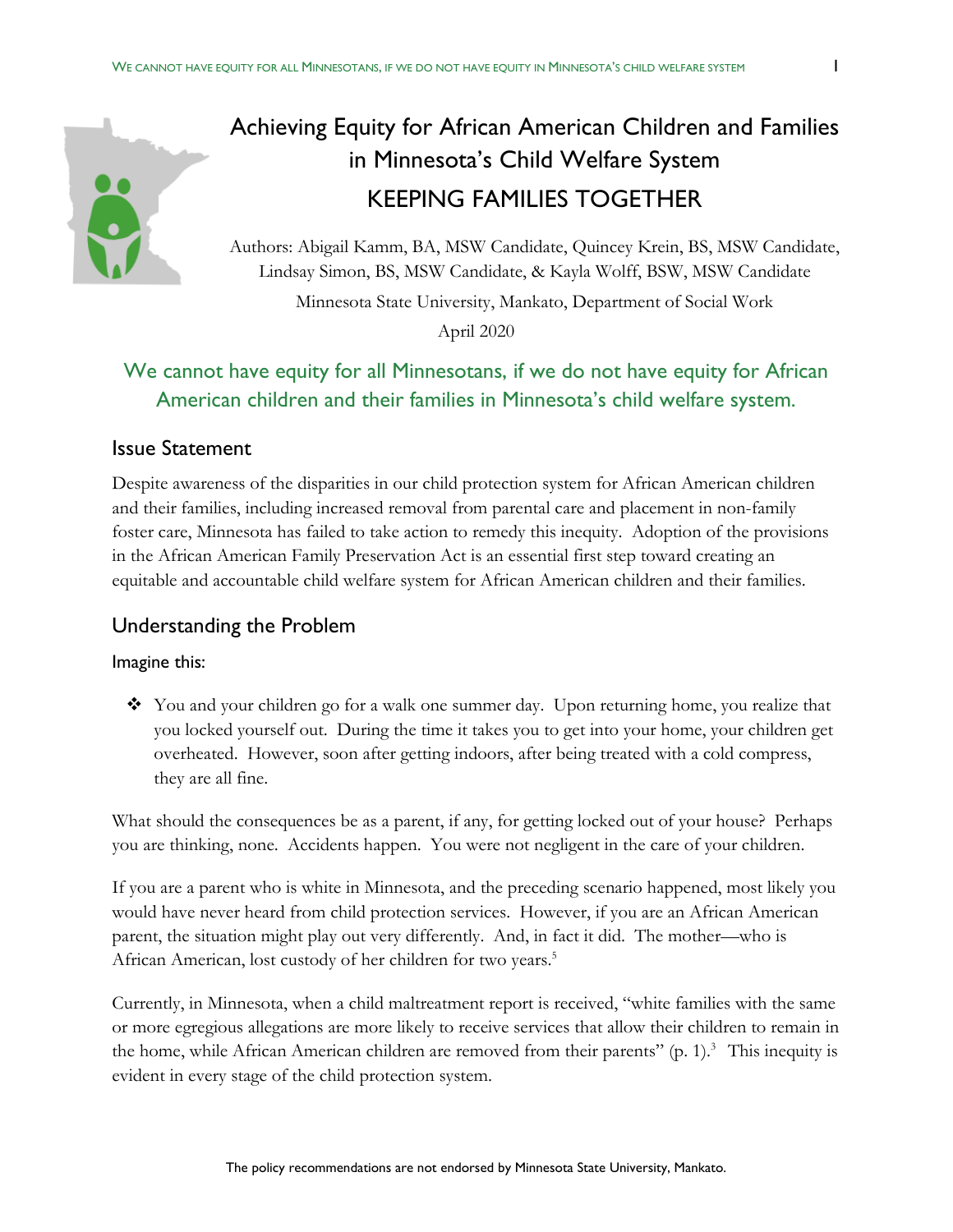- Are 3x more likely than their white counterparts to be involved in child protective services (p. 5). 9
- Have higher a chance of being involved in the system more than once than their white counterparts (p. 37). $\degree$
- Remain separated from each other for longer periods of times.  $8$

Because of the overrepresentation of African American children in the child protection system, they face a higher chance of being removed from their family home and family's care.<sup>3</sup> Children removed from their families and placed in foster care are much less likely to be reunified with their families.<sup>8</sup> Children who are not reunified with their families:

- $\triangleleft$  Experience worse mental health outcomes as an adult.<sup>11</sup>
- Have lower educational attainment and poorer employment outcomes. 8
- $\bullet$  Have increased involvement with the justice system.<sup>8</sup>

#### Current Policy Approach

Currently, there are no laws in Minnesota that specifically address the overrepresentation of African American families in the child protection system.<sup>6</sup> Despite the laws in place to ensure safety and promote well-being, there is both a lack of appropriate accountability when it comes to following these laws and unintended consequences that disproportionately affect African American families.

For example:

- Current Minnesota law mandates that when children come into care, social workers should first look for relatives to place them with before placing them in foster homes with strangers.<sup>14</sup> However, there are several examples in Minnesota where African American or biracial family members are being overlooked as a placement option. In one Minnesota case, a biracial grandmother has been fighting to have her grandson placed with her for almost four years without success, despite her having jumped through several hoops to become licensed.<sup>7</sup>
- $\bullet$  Minnesota law also includes over 100 different crimes that would result in individuals being denied a foster care license. One Minnesota grandfather who has already been providing a loving, stable home for his grandson is now at risk of his grandson being removed because of a burglary charge from over 40 years ago that showed up on his background check.<sup>13</sup>
- After the death of a Minnesota child in 2014, the [Governor's Task Force on the Protection](https://mn.gov/dhs/general-public/about-dhs/advisory-councils-task-forces/governors-child-protection-task-force.jsp)  [of Children](https://mn.gov/dhs/general-public/about-dhs/advisory-councils-task-forces/governors-child-protection-task-force.jsp) was convened and made 93 recommendations that shifted Minnesota's child welfare system away from preserving families to focusing on protecting children<sup>12</sup> resulting in an increase in children being removed from their homes. Since 1999, Minnesota has had one of the highest rates in the country of placing children in foster care, with removal rates increasing since the shift away from preserving families. Studies have shown that in most cases, children would be safer and do better when left in their homes.<sup>17</sup> Because African American children are disproportionately represented in the child welfare system in Minnesota, the increase in removing children has detrimentally affected this population.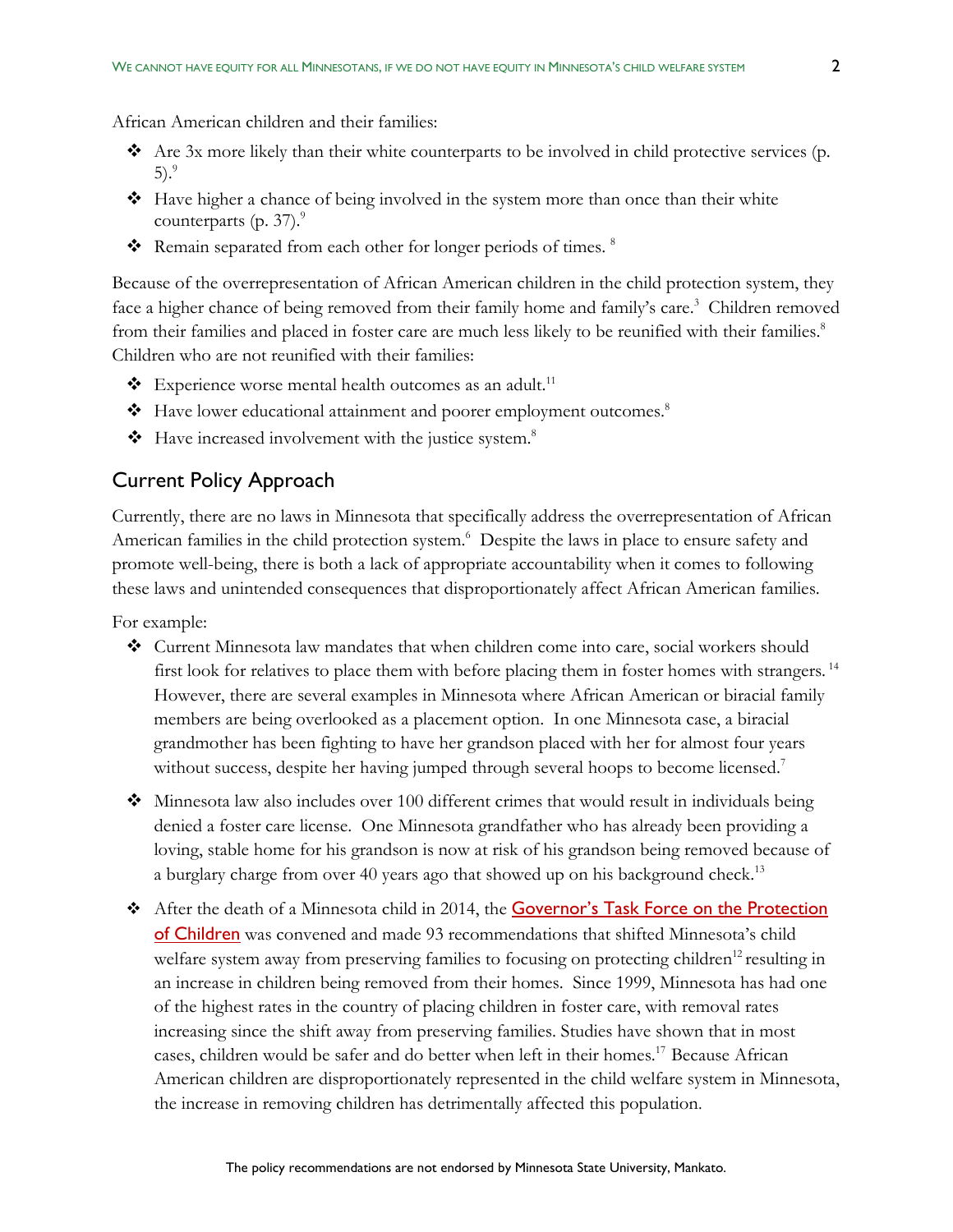



No state has enacted legislation to address the overrepresentation of African American families in the child protection system. However, local jurisdictions in the United States have launched initiatives in an attempt to reduce these disparities. The three counties profiled have had some success in reducing disparities.

- ❖ Franklin County in Ohio successfully reduced the number of African American children from "47% of Franklin County's agency caseload" to 41% of their caseload within five years (para. 1).2 Franklin County achieved this success through the development of numerous task groups made up of diverse agency members. The success of this initiative is credited to the task group's work on "[identifying] community needs, [reviewing] data from past cases to identify trends, and [working] together to identify changes in agency practice" (para. 7).<sup>2</sup>
- ❖ Nassau County in New York was able to reduce their percentage of African American families involved in removals from 55.5% to 29% within five years by utilizing a "blind removal strategy" (paras. 5-7).<sup>10</sup> The process is considered "blind removal" because when agency staff meet to decide if a child needs to be removed from their home, no identifying or other demographic information is included into the discussion (para. 6).<sup>10</sup>
- ❖ Fresno County in California reduced the number of African American children removed from their homes from 24% in 2000 to 17% in 2009. <sup>16</sup> This was accomplished through several concentrated efforts, which began with implementation of the "Family to Family" program (p. 3). 16 This approach involved "Team Decision Making" to address the needs of children and families, with the aim to promote a safe placement at home  $(p. 3)^{16}$

Minnesota has the chance to be a leader in enacting legislation to address overrepresentation of African American children and families in our child welfare system. Currently, there is proposed legislation – the **[African American Family Preservation Act](https://www.house.leg.state.mn.us/members/profile/news/15356/19884)**– which aims "to minimize out-of-home placements and promote reunification..." for African American families in Minnesota (para. 4).<sup>5</sup>

The **Council for [Minnesotans](https://mn.gov/cmah/) of African Heritage** (CMAH), is a state agency charged with, "[ensuring] that people of African heritage fully and effectively… benefit from… policies and procedures" within Minnesota (para. 1). 4 CMAH is in support of the African American Family Preservation Act and "believe[s] this bill addresses current disparities that exist in the child welfare system in a way that not only protects the best interests of African American children but also promotes the stability and security of African American families" (para. 1).<sup>15</sup>